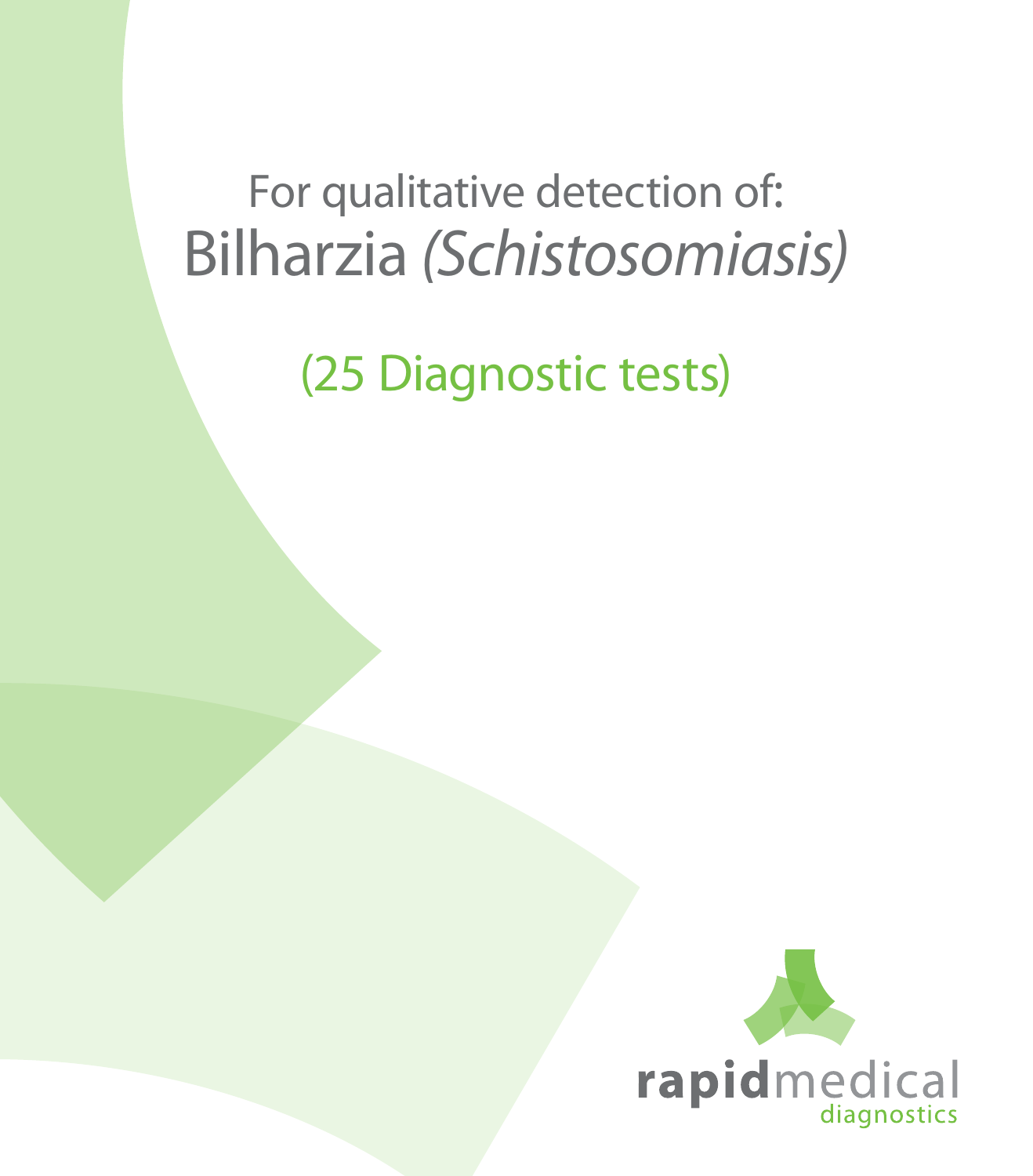## **URINE CCA TEST FOR SCHISTOSOMIASIS (BILHARZIA)**

#### **INDICATIONS FOR USE:**

The urine-CCA (Circulating Cathodic Antigen) cassette test is for the qualitative presumptive detection of an active *Schistosoma* infection, more specific *S. mansoni*, but also other species e.g. *S. haematobium* and *S. japonicum*. Levels in urogenital schistosomiasis are variable, and also seem to differ between regions. In general, medium to high level infections with *S. haematobium* can be diagnosed using the urine CCA strip. This test should be used for patients with clinical signs and symptoms that are consistent with a Bilharzia infection.

For endemic studies involving *S.mansoni* infections, a single CCA urine test demonstrates closely the true prevalence predicted by models based on multiple egg count determinations.

### **CLINICAL SIGNIFICANCE:**

The urine-CCA cassette test is a fast and easy to perform methodology in the presumptive detection of Bilharzia in persons with clinical signs and symptoms consistent with an active bilharzia infection. A positive test result indicates an active infection. The test should only be used as one of the aids for the treating physician in assisting the diagnosis and treatment of an active infection. Positive results are presumptive and should take in account diagnostic regimes such as clinical history, clinical findings, microscopy based diagnosis on urine or stool, serological testing, biopsy and or histological examination of tissue.

The test may be false negative in a low parasitic level of infection. The test result should be interpreted with caution during the premature developmental phases of a bilharzia infection, usually in the first 4-8 weeks after infection which may render a false negative result.

Detection of antibodies against Bilharzia may further confirm the clinical suspicion. These antibodies however may persist for many years, even after successful treatment, making the diagnosis of a re-infection or the diagnosis of an unsuccessful treatment very cumbersome. Antibodies may also be absent in certain cases of chronic active infection. According to certain literature successful treatment after one standard recommended dose of chemotherapy is 65-85%. CCA rapidly declines after successful treatment and a positive test result usually becomes negative within 2-3 weeks after treatment. Re-infection may occur rapidly resulting in a positive test result within 6-10 weeks after initial successful chemotherapy.

## **INTRODUCTION:**

Schistosomes are blood-dwelling flukes belonging to the class Trematoda, but differ from other trematodes having separate adult male and female parasites. Sexual reproduction happens in the definitive host (humans, cattle, etc), depending on the Bilharzia species and the asexual reproduction phase happens in the snail (intermediate host). Cercaria (released by specific snail species in the water) enters the human body through the skin. The young schistosomulum is most susceptible to immune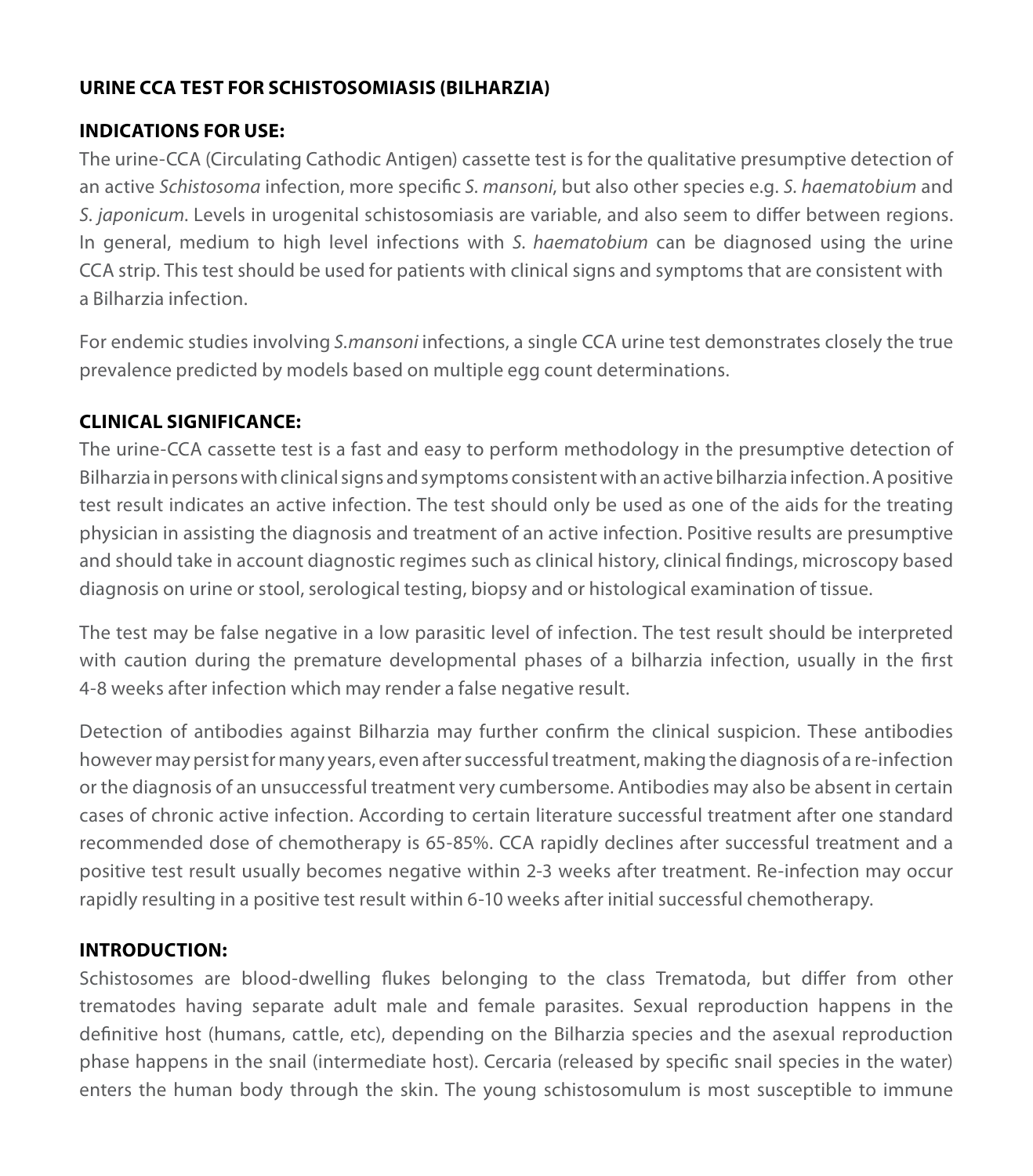damage. Employing certain evasion mechanisms, the worm becomes refractory, or even immunologically unrecognisable to certain aspects of the host defence mechanism. Adult parasites may survive for many years in the host, even up to 40 years.

Approximately after 6 weeks post infection the adult worm-pairs start to lay eggs which penetrate the intestinal wall (*S. mansoni, S. japonicum*) or the bladder wall (*S. haematobium*) and will be passed out via the faeces or urine. A considerable proportion of eggs are not excreted but remain stuck in the tissue inducing granuloma formation with subsequent complications to the different organs affected.

The gastrointestinal duct of a schistosome is a cul-de-sac. The parasite has to regurgitate at regular intervals the undigested particulate as well as "parasitic gut associated glycoproteins". One of the major antigens regurgitated by the parasites is CCA (Circulating Cathodic Antigen). Although Bilharzia eggs also release CCA antigen it is in minute quantities. The major source of CCA originates from live adult worms.

## **DIAGNOSIS OF BILHARZIA:**

Laboratory diagnosis of Bilharzia is usually performed by microscopical detection of eggs in urine or stool or by immunological methods (antibody or antigen detection).

Microscopic diagnosis is currently the most generally used method for detecting and confirmation of active Bilharzia. However, expert microscopic diagnosis is often not immediately available, and thus may delay the treatment in clinical suspected patients, or it may be unreliable or absent in remote areas. The sensitivity of microscopic examinations also depends on the severity of the infection. In low grade infections, the sensitivity of one microscopic examination may be as low as 20%. In clinically suspected cases up to 5 urine specimens (collected over midday), and or 5 stool specimens for microscopic examinations are recommended to increase the sensitivity of the tests.

Due to immune modulation the infected host may show a separate IgG, IgM, IgA and IgE antibody response, or a combination of these isotypes. As much as 14% of patients may not respond with any antibody formation. Depending on the methodology used and the timing in the post infected host, the sensitivity of current antibody assays is not optimal (ranging from 65 to 86%). Some of the commonly used methodologies are based on detection of antibodies directed against the soluble egg antigen (SEA).

Due to the retention of eggs and the constant secretion of SEA by the deposited eggs, antibodies may be elicited for an indefinite period after the primary infection, irrespective of successful treatment.

The urine-CCA cassette test detects the parasite antigen CCA which is present in all *Schistosoma* species, including animal species. The major portion of CCA released by the adult live parasite is secreted in the urine. A positive CCA test result on randomly collected midstream urine indicates an active Bilharzia infection.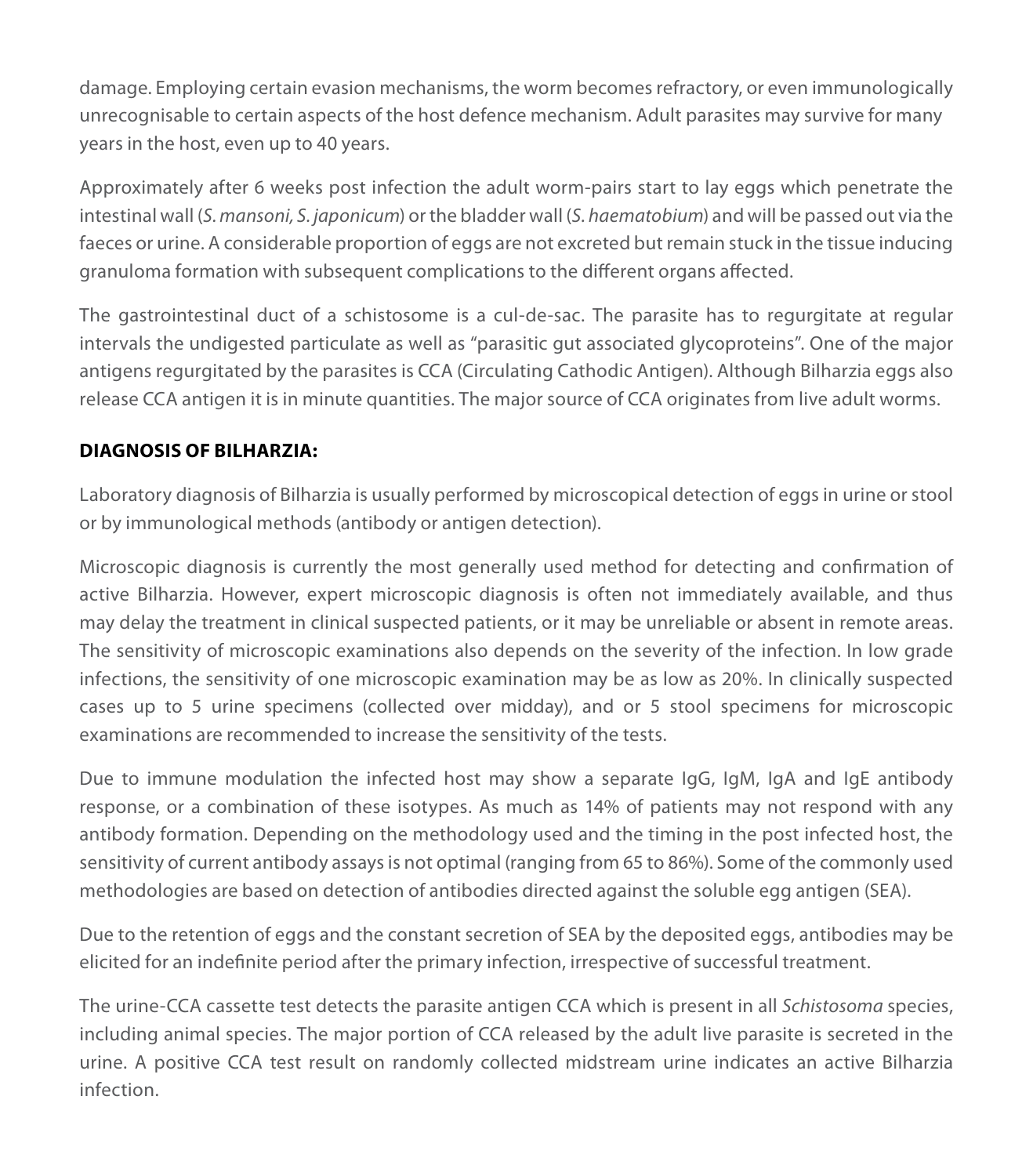#### **TEST PRINCIPLE:**

After applying the urine, the CCA antigen that may be present in the sample binds to the labelled monoclonal antibody immobilized on the sample membrane. The solution then runs over the strip where the antigen-antibody complex attaches to another monoclonal antibody immobilized at the test line. A pink-coloured line develops. The second line is a procedural control, which should always show up to make sure the test works correctly. The intensity of the line is qualitatively related to the intensity of the infection.

## **SPECIMEN COLLECTION AND PREPARATION:**

A randomly collected midstream urine specimen.

## **KIT COMPONENTS:**

Each kit contains the following components in sufficient quantities to perform the number of tests indicated on the package label:

- • 25 x Test Cassettes each individually packaged
- • 1 x Instructions for Use
- 1 x 3 mL Bottle of Buffer
- 25 x urine collection devices (plastic pipettes)

#### **PRECAUTIONS:**

- 1. Keep storage boxes dry.
- 2. Do not reuse test cassettes.
- 3. Do not use test cassettes if foil pouch is punctured or damaged.
- 4. Never pipette by mouth or allow reagents or patient sample to come into contact with skin.
- 5. Optimal results will be obtained by strict adherence to this protocol. Reagents must be added carefully to maintain precision and accuracy.
- 6. Performing the assay outside the prescribed time and temperature ranges may produce invalid results. Assays not falling within the established time and temperature ranges must be repeated.
- 7. The components in this kit have been quality control tested as a master lot unit. Do not mix components from different lot numbers. Do not mix with components from other manufacturers.
- 8. Care should be exercised to protect the reagents in this kit from contamination. Do not use if there is evidence of microbial contamination or precipitation. Biological contamination of dispensing equipment, containers or reagents can lead to false results.
- 9. Do not heat-inactivate samples.
- 10. All human urine products should be handled as potentially infectious material.
- 11. Waste disposal. Testing materials should be disposed of in accordance with local, state and/or federal regulations.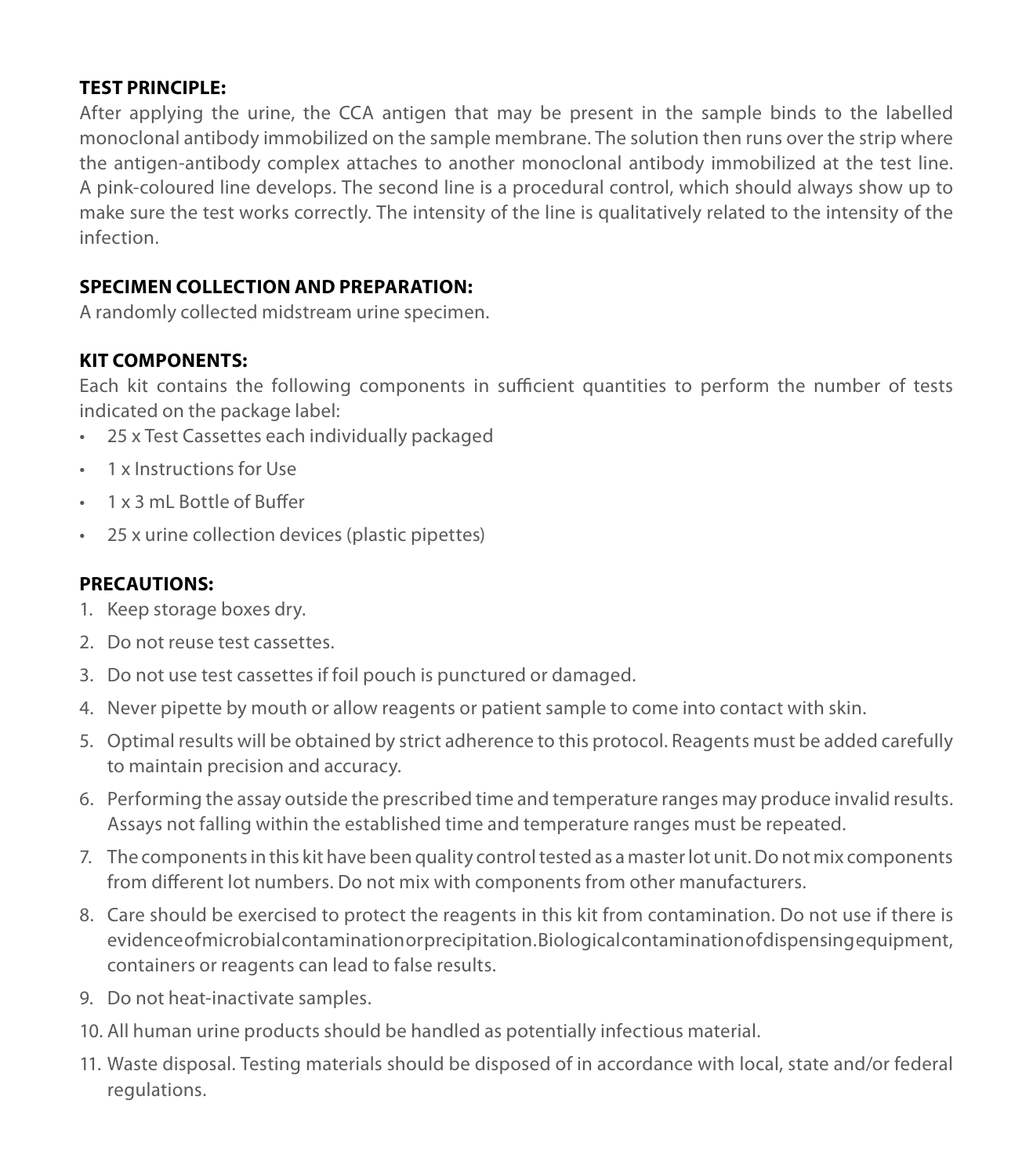### **ASSAY PROCEDURE:**

**Note:** Ensure all reagents are equilibrated to room temperature (20-25ºC) before commencing the assay.

Remove the Test Cassette and Collection Device from their pouches just prior to use.



- Squeeze the pipette bulb and insert the tip into the urine sample.
- Allow the sample to fill up by gently releasing the bulb.



- Transfer 1 drop of urine to the circular well of the test cassette by gently squeezing the bulb.
- Allow the sample to absorb entirely into the specimen pad within the circular well.



- Hold the Buffer bottle vertically and 1cm above the circular well.
- Add 1 drop of Buffer.
- Read the result exactly 20 minutes after adding Buffer to the Test Cassette.
- Any results read outside **25 minutes** should be considered **invalid** and must be repeated.
- The **blue** control line must turn **pink**. If the control line stays blue the test should be considered **invalid**.
- Any line in the test area should be considered positive.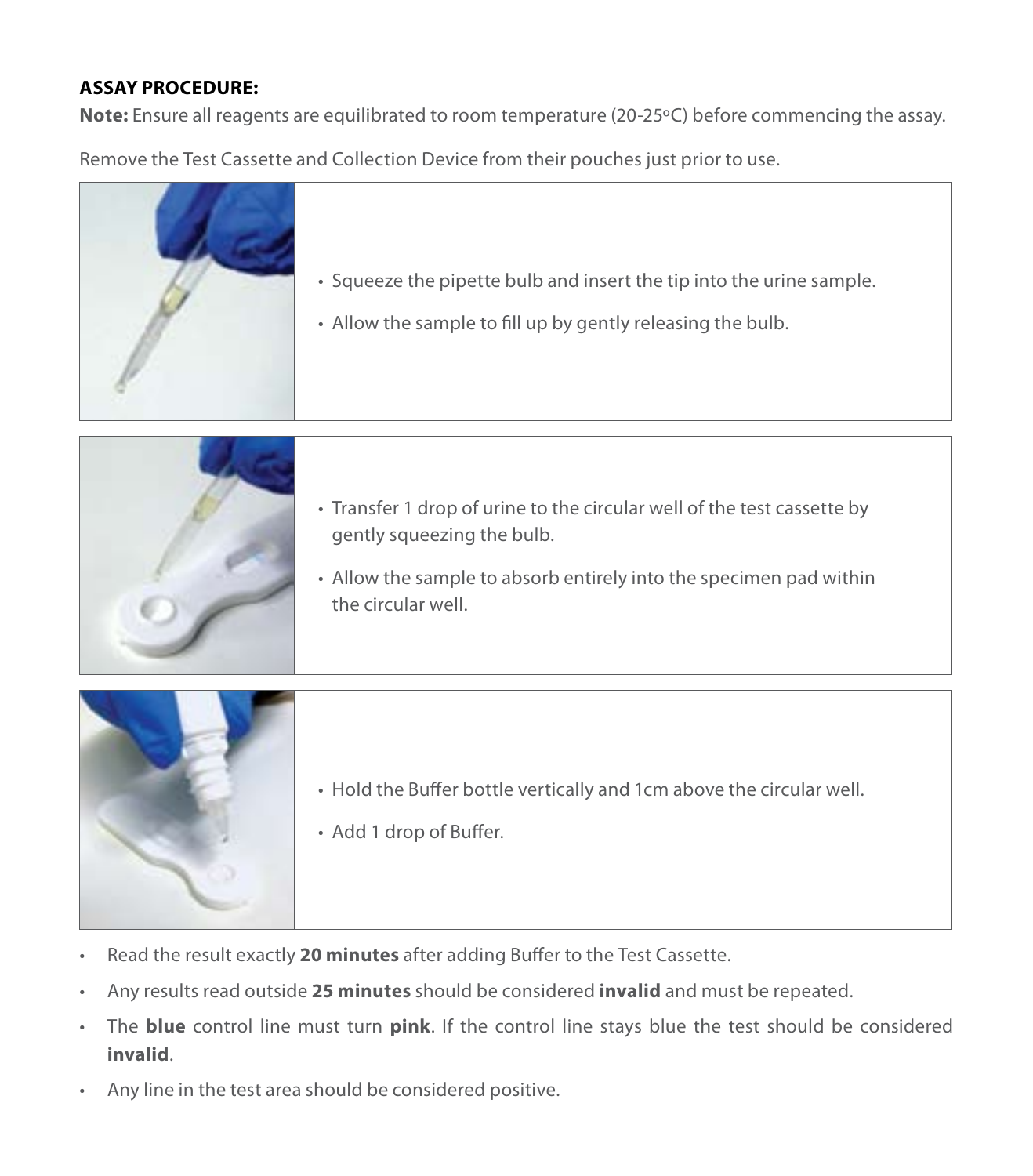#### **INTERPRETATION OF RESULTS:**

#### **POSITIVE**



**Control band turns pink. A band is present in the test T area.** The test is positive for Bilharzia.

#### **NEGATIVE**



**Control band turns pink. No test T band present.** Demonstrates the test was performed correctly but no Bilharzia antigens were detected.

**INVALID**



## **Control line stays blue.**

Only a pink control line should be considered positive. The test is invalid and should be repeated.



#### **A test line with no control line.** A pink control line must be present.

#### **CROSS-REACTIVITY:**

Urinary tract infections or haematuria may sometimes cause false positive results.

### **QUALITY CONTROL:**

Quality Control (QC) requirements must be performed in conformance with local, state, and/or federal regulations or accreditation requirements and your laboratory's standard QC procedures.

### **TEST LIMITATIONS:**

- 1. The analysis of a single test sample should not be used as the sole criteria for diagnosis.
- 2. In early infections detectable levels of antigen may be absent. The worm load will also determine the sensitivity of the test.
- 3. In suspected clinical cases of Bilharzia, it should be kept in mind that the test may be false negative during the parasitic developing phase (first 6-7 weeks).
- 4. Re-testing or alternative testing methodologies should be considered in such cases. Further investigation of negative results is therefore important.
- 5. Haematuria or pio-uria may cause a false positive test. It is of importance that a midstream urine specimen randomly collected should be obtained.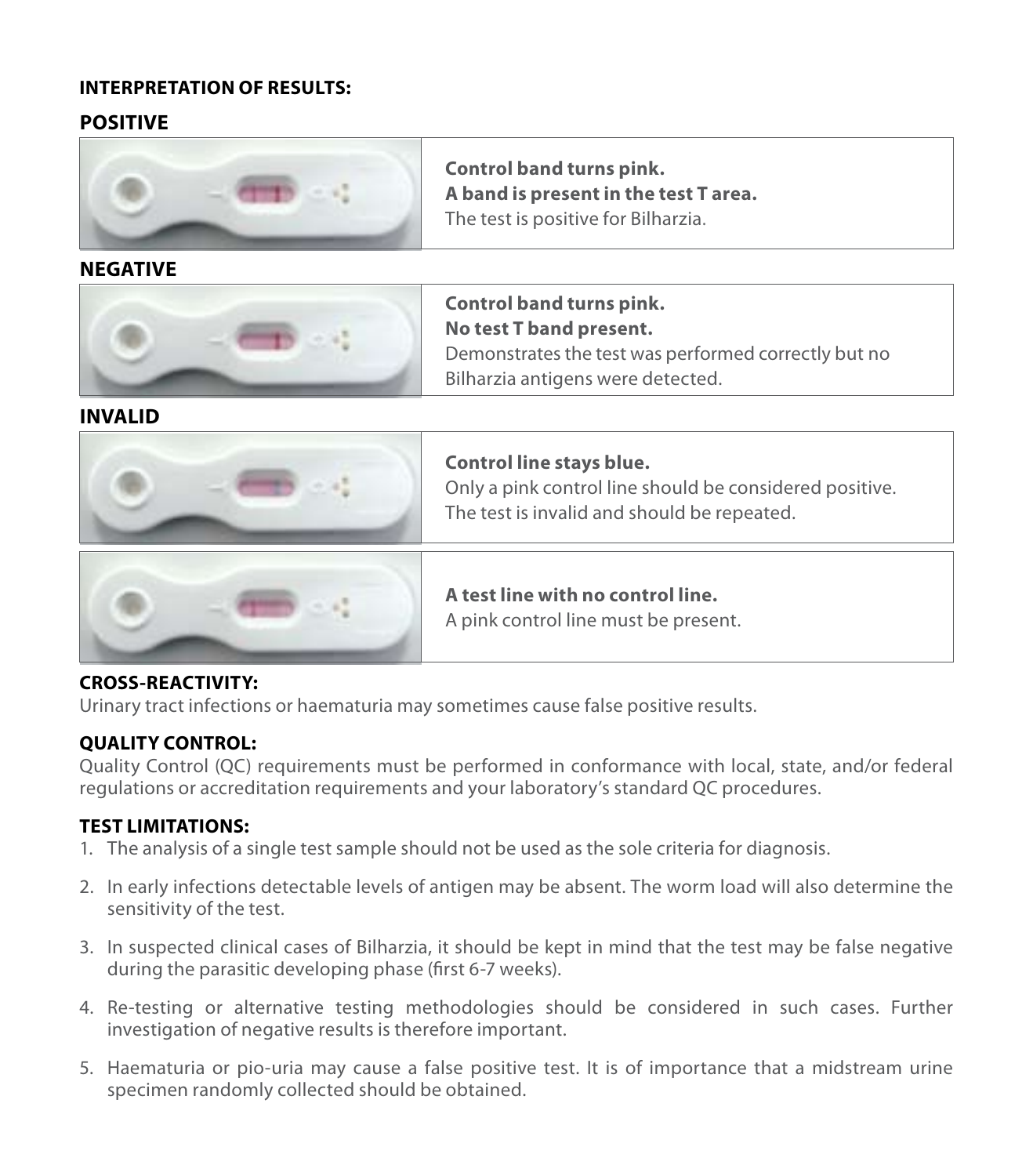- 6. The final diagnosis should be based on the test result in conjunction with other clinical and or laboratory findings.
- 7. The continued presence or absence of CCA may be used to determine the failure or success of therapy.
- 8. CCA in urine decreases usually already the next day, and should become undetectable 2-3 weeks after successful treatment.

#### **STORAGE AND SHELF LIFE OF REAGENTS**

- 1. Store kit between 4 and 28°C. Constant storage temperature must be maintained for the reagents to be stable until the expiry date of the kit. Refer to package label for expiry date.
- 2. Do not freeze kit components.
- 3. The test kit may be used until the expiry date marked on the package label.
- 4. Do not use reagents beyond the expiry date.

#### **STORAGE AND STABILITY OF URINE SAMPLES**

- 1. Patient urine samples can be stored at 4ºC for at least 7 days.
- 2. Patient urine samples can be stored at -20ºC for at least 1 calendar year.

#### **PERFORMANCE EVALUATION DATA**

#### **Sensitivity and specificity**

The sensitivity of the test varies with the intensity of the infection. Compared to the field gold standard for *S. mansoni*, microscopic egg determination, for intensities higher than 400 egg per gram of faeces, sensitivity is 100%. In low positive cases, the sensitivity can decrease to about 70%. However, also egg determination is highly variable and therefore show decreased sensitivity, resulting in a comparable performance of both tests in field situation. For endemic studies, a single CCA urine test demonstrates closely the true prevalence predicted by models based on multiple egg count determinations. The specificity in negative endemic populations is usually around 95%.

#### **Lowest detectable limits**

In experimental animal models (baboons) it was determined that CCA can be detected in infections with about 50 worms and higher. The limit of detection by the CCA urine strip is comparable to the limit of detection by egg counts.

#### **Schistosoma species differentiation**

The highest concentrations of CCA are detected in *S. mansoni* infections, and therefore the test is particularly useful to diagnose intestinal schistosomiasis. Levels in urogenital schistosomiasis (*S. haematobium*) are variable, and also seem to differ between regions. In general there is a link between the sensitivity of the test and the intensity of the *S. haematobium* infection. Medium to high level infection with *S. haematobium* can be diagnosed using the urine CCA strip.

#### **DISCLAIMER**

The entire risk as to the performance of these tests and the use of the products is assumed by the purchaser. Rapid Medical Diagnostics shall not be liable for indirect, special or consequential damages of any kind resulting from the use of these products.